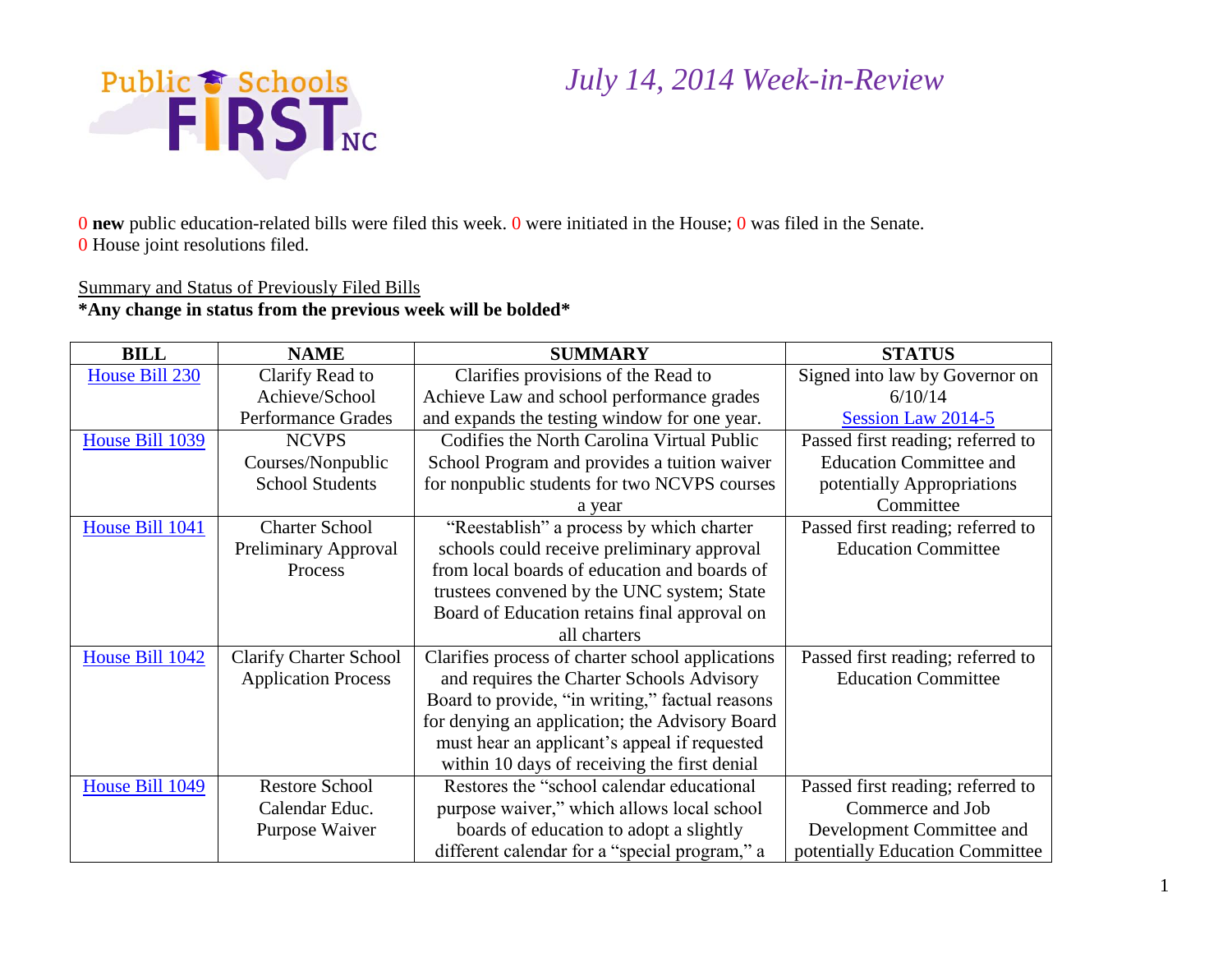



|                 |                              | "special population of students," or "a defined    |                                   |
|-----------------|------------------------------|----------------------------------------------------|-----------------------------------|
|                 |                              | program within a school"                           |                                   |
| House Bill 1061 | Replace Common Core          | Replaces Common Core with academic                 | Passed in the House and sent to   |
|                 | to Meet NC's Needs           | standards that are "robust and appropriate" and    | the Senate where it passed first  |
|                 |                              | "meet and reflect North Carolina's priorities";    | reading and was referred to       |
|                 |                              | establishes a commission to determine new          | <b>Education/Higher Education</b> |
|                 |                              | curriculum (17-person commission with 6            | Committee                         |
|                 |                              | appointed by President Pro Tempore of the          |                                   |
|                 |                              | Senate and 6 appointed by the Speaker of the       |                                   |
|                 |                              | House of Representatives)                          |                                   |
| House Bill 1062 | <b>Schematic Diagrams</b>    | Requires local school administration to provide    | Passed in the House and sent to   |
|                 | and Keys of Schools          | local law enforcement schematic diagrams and       | the Senate where it passed first  |
|                 |                              | keys to all school facilities                      | reading and was referred to       |
|                 |                              |                                                    | <b>Education/Higher Education</b> |
|                 |                              |                                                    | Committee                         |
| House Bill 1063 | <b>Restore Teacher Cadet</b> | Restores funding for North Carolina Teacher        | Passed first reading; referred to |
|                 | Funds                        | Cadet Program (\$340,000) for FY2014-2015;         | <b>Appropriations Committee</b>   |
|                 |                              | recruitment program to encourage high school       |                                   |
|                 |                              | students to enter education profession             |                                   |
|                 |                              |                                                    |                                   |
| House Bill 1075 | <b>Repeal Opportunity</b>    | Repeals the Opportunity Scholarship Grants         | Passed first reading; referred to |
|                 | Scholarships                 | and transfer the appropriate funds to local        | Rules, Calendar, and Operations   |
|                 |                              | administrative units that had decreased            | of the House Committee            |
|                 |                              | allotments in the last budget                      |                                   |
| House Bill 1084 | Charter                      | Charter schools that serve a specific              | Passed first reading; referred to |
|                 | Schools/Students with        | percentage $($ >30%) of students with disabilities | <b>Appropriations Committee</b>   |
|                 | <b>IEPS</b>                  | (that require individualized education             |                                   |
|                 |                              | programs) can use an "alternative                  |                                   |
|                 |                              | accountability model"; necessary                   |                                   |
|                 |                              | appropriations will follow.                        |                                   |
| House Bill 1085 | <b>Increase Charter</b>      | Requires increased accountability from charter     | Passed first reading; referred to |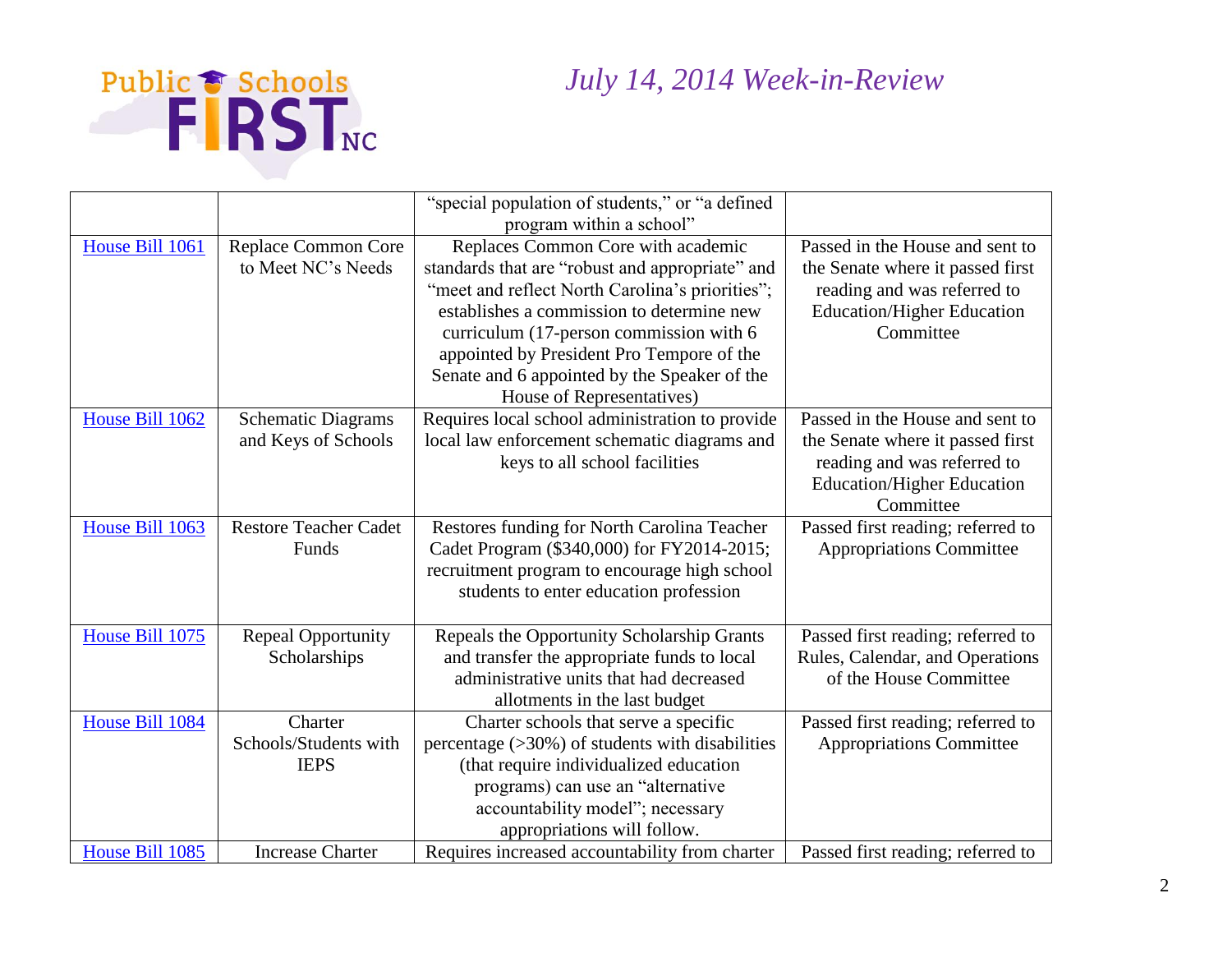

|                 | School Accountability       | schools, including criminal history record        | <b>Appropriations Committee</b>   |
|-----------------|-----------------------------|---------------------------------------------------|-----------------------------------|
|                 |                             | check for board of directors and a                |                                   |
|                 |                             | comprehensive evaluation by the State Board       |                                   |
|                 |                             | of Education at least once in the first three     |                                   |
|                 |                             | years of a school's operation                     |                                   |
| House Bill 1107 | Restore Lottery for         | General Assembly will appropriate 27% of          | Passed first reading; referred to |
|                 | <b>School Construction</b>  | Education Lottery Fund to the Public School       | <b>Appropriations Committee</b>   |
|                 |                             | Building Capital Fund for FY2015-2016 and         |                                   |
|                 |                             | 40% for FY2016-2017.                              |                                   |
| House Bill 1111 | Western School of           | Appropriates advance planning funds               | Passed first reading; referred to |
|                 | Science & Math/Funds        | $($2,400,000)$ for a NCSSM campus in the          | <b>Appropriations Committee</b>   |
|                 |                             | western part of the state that would serve 300    |                                   |
|                 |                             | students                                          |                                   |
| House Bill 1119 | <b>Credit for School</b>    | Teachers who purchase school supplies and         | Passed first reading; referred to |
|                 | Supplies                    | materials can receive an income tax credit up     | <b>Education Committee; if</b>    |
|                 |                             | to \$250; teachers in both public and nonpublic   | favorable, Finance                |
|                 |                             | schools are eligible                              |                                   |
| House Bill 1160 | <b>CISNC Funds</b>          | Appropriates funds for programs and services      | Passed first reading; referred to |
|                 |                             | provided by Communities in Schools of North       | <b>Appropriations Committee</b>   |
|                 |                             | Carolina to support public school system,         |                                   |
|                 |                             | specifically with regard to grade level retention |                                   |
|                 |                             | and dropout                                       |                                   |
| House Bill 1164 | School Board of             | Clarifies that the State Board of Education is    | Passed first reading; referred to |
|                 | <b>Education Rulemaking</b> | subject to "rule making" under the                | <b>Education Committee; if</b>    |
|                 | Clarification               | Administrative Procedure Act and must             | favorable, Regulatory Reform      |
|                 |                             | provide a "remedy" when an agency fails to        |                                   |
|                 |                             | act as directed by a statute; recommended by      |                                   |
|                 |                             | Joint Legislative Administrative process          |                                   |
| House Bill 1174 | Defer Cutoff to Qualify     | Appropriates fund (\$18,700,000) to extend the    | Passed first reading; referred to |
|                 | for Master's                | cutoff date for school employees to qualify for   | <b>Appropriations Committee</b>   |
|                 | Supplement                  | education-based salary supplements, such as       |                                   |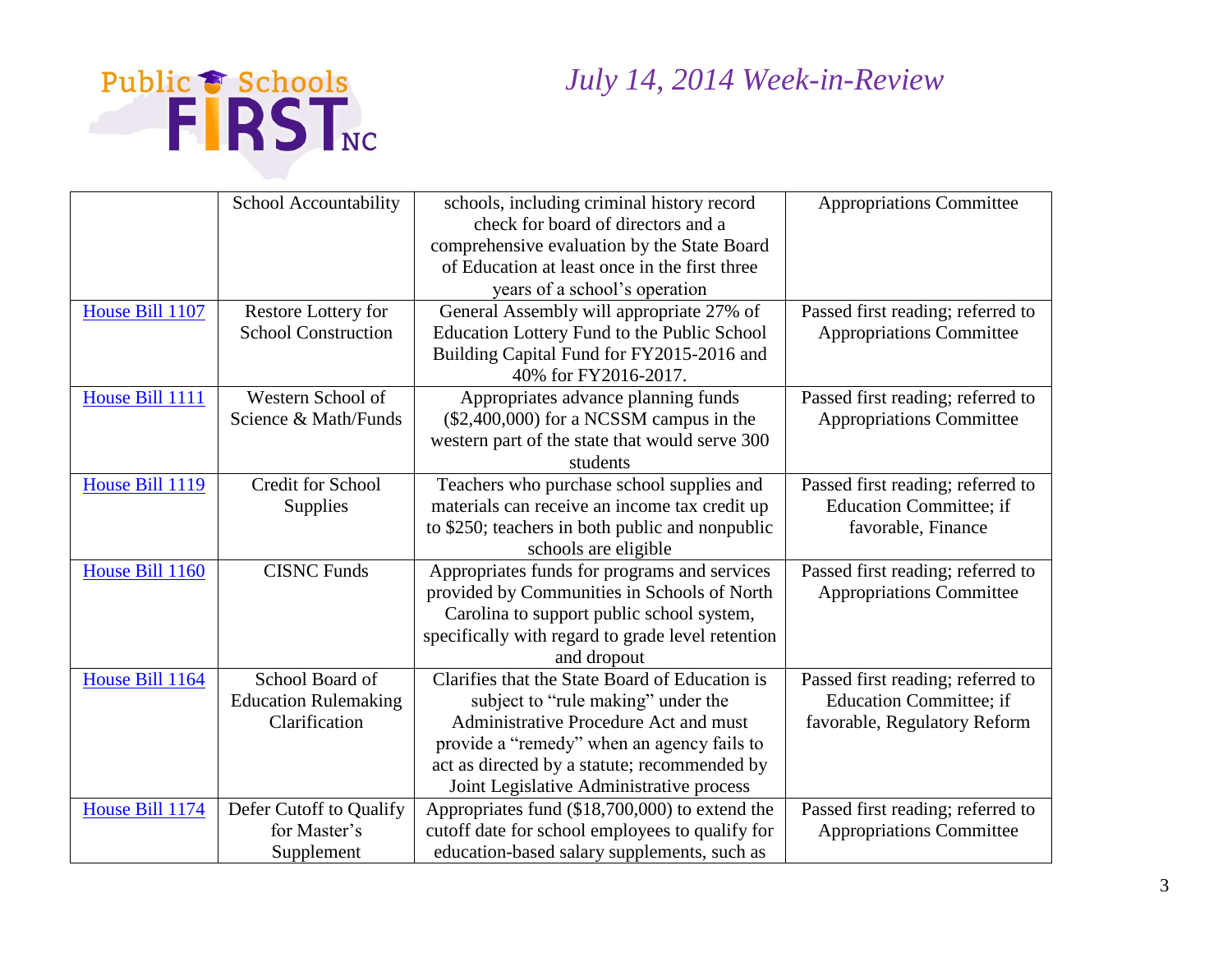

|                 |                              | the Master's supplement                         |                                      |
|-----------------|------------------------------|-------------------------------------------------|--------------------------------------|
| House Bill 1177 | Property Tax for             | Increases property taxes at a rate of one cent  | Passed first reading; referred to    |
|                 | <b>Teacher Compensation</b>  | on the one hundred dollars in order to provide  | Finance Committee; if favorable,     |
|                 |                              | more teacher compensation                       | <b>Appropriations Committee</b>      |
| House Bill 1186 | <b>State Board of</b>        | Directs State Board of Education to study       | Passed first reading; referred to    |
|                 | <b>Education Study of</b>    | statewide merit pay or pay for performance for  | <b>Education Committee</b>           |
|                 | Educator                     | educators as recommended by "North Carolina     |                                      |
|                 | Compensation                 | <b>Educator Effectiveness and Compensation</b>  |                                      |
|                 |                              | Task Force"; "overall goal of a statewide       |                                      |
|                 |                              | compensation system developed by the State      |                                      |
|                 |                              | Board of Education for North Carolina           |                                      |
|                 |                              | teachers shall be to improve student learning   |                                      |
|                 |                              | by providing every student with a highly        |                                      |
|                 |                              | effective teacher"                              |                                      |
| House Bill 1192 | Return to Five-Year          | Returns to a five-year vesting period for       | Passed first reading; referred to    |
|                 | Vesting                      | members of the teachers' and state employees'   | <b>State Personnel Committee; if</b> |
|                 |                              | retirement system who became members on or      | favorable, Appropriations            |
|                 |                              | after August 1, 2011                            | Committee                            |
| House Bill 1199 | <b>Restore Career Status</b> | Restores "career status" for NC public          | Passed first reading; referred to    |
|                 |                              | teachers; provides that rating system by which  | <b>Education Committee</b>           |
|                 |                              | teachers can both achieve and lose career       |                                      |
|                 |                              | status                                          |                                      |
| House Bill 1208 | Governor's Budget            | The proposed budget would affect various        | Passed first reading; referred to    |
|                 |                              | aspects of public education, including teacher  | <b>Appropriations Committee</b>      |
|                 |                              | salaries, school resources, and local education |                                      |
|                 |                              | agencies (LEAs). Appropriates \$9.8 million of  |                                      |
|                 |                              | lottery receipts for an "innovative Career      |                                      |
|                 |                              | Pathways pilot that will support LEAs in their  |                                      |
|                 |                              | transition to a rigorous, aligned performance-  |                                      |
|                 |                              | based compensation system."                     |                                      |
| House Bill 1219 | Funds for Wilson             | There is appropriated from the General Fund to  | Passed first reading, referred to    |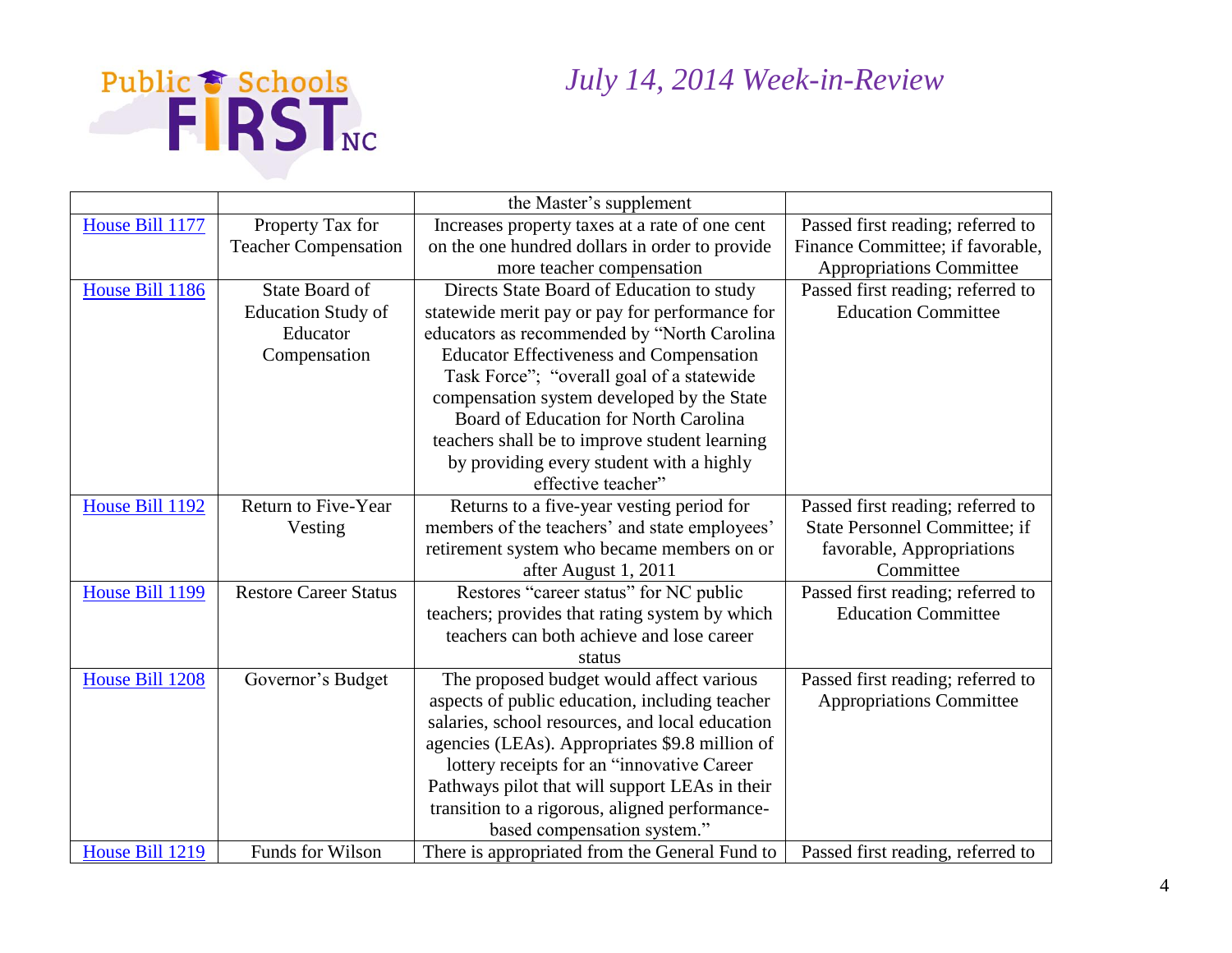

|                 | Academy of Innovation         | the Department of Public Instruction the sum     | <b>Appropriations Committee</b>   |
|-----------------|-------------------------------|--------------------------------------------------|-----------------------------------|
|                 |                               | of one hundred fifty thousand dollars            |                                   |
|                 |                               | (\$150,000) for the 2014-2015 fiscal year in     |                                   |
|                 |                               | nonrecurring funds to be allocated to the        |                                   |
|                 |                               | Wilson County Schools for the planning and       |                                   |
|                 |                               | support of the Wilson Academy of Applied         |                                   |
|                 |                               | Innovation, a high school focusing on            |                                   |
|                 |                               | innovation and technology to prepare students    |                                   |
|                 |                               | for careers in manufacturing.                    |                                   |
| House Bill 1243 | <b>STEM Teacher</b>           | Establishes a forgivable loan program for        | Passed first reading, referred to |
|                 | Forgivable Loan               | prospective STEM and special education           | <b>Appropriations Committee</b>   |
|                 | Program                       | teachers.                                        |                                   |
| Senate Bill 370 | <b>Respect for Student</b>    | Clarifies student rights to engage in prayer and | Signed into law by the Governor   |
|                 | Prayer/Religious              | religious activity in school; creates an         | on 6/19/14.                       |
|                 | Activity                      | administrative process for remedying             |                                   |
|                 |                               | complaints regarding exercise of those student   | Session Law 2014-13               |
|                 |                               | rights; and clarifies religious activity for     |                                   |
|                 |                               | school personnel                                 |                                   |
| Senate Bill 748 | <b>NCVPS</b>                  | Codifies the North Carolina Virtual Public       | Passed first reading; referred to |
|                 | Courses/Nonpublic             | School Program and provides a tuition waiver     | <b>Education/Higher Education</b> |
|                 | <b>School Students</b>        | for nonpublic students for two NCVPS courses     | Committee and potentially re-     |
|                 |                               | a year                                           | refer to Appropriations/Base      |
|                 |                               |                                                  | <b>Budget Committee</b>           |
| Senate Bill 752 | <b>Clarify Charter School</b> | Clarifies the process for review of charter      | Passed first reading; referred to |
|                 | <b>Application Process</b>    | applications by the NC Charter Schools           | <b>Education/Higher Education</b> |
|                 |                               | Advisory Board; requires adoption of rules for   | Committee                         |
|                 |                               | the charter application process; and clarifies   |                                   |
|                 |                               | the appeals process for denial of charter        |                                   |
|                 |                               | applications, as recommended by the joint        |                                   |
|                 |                               | legislative program evaluation oversight         |                                   |
|                 |                               | committee                                        |                                   |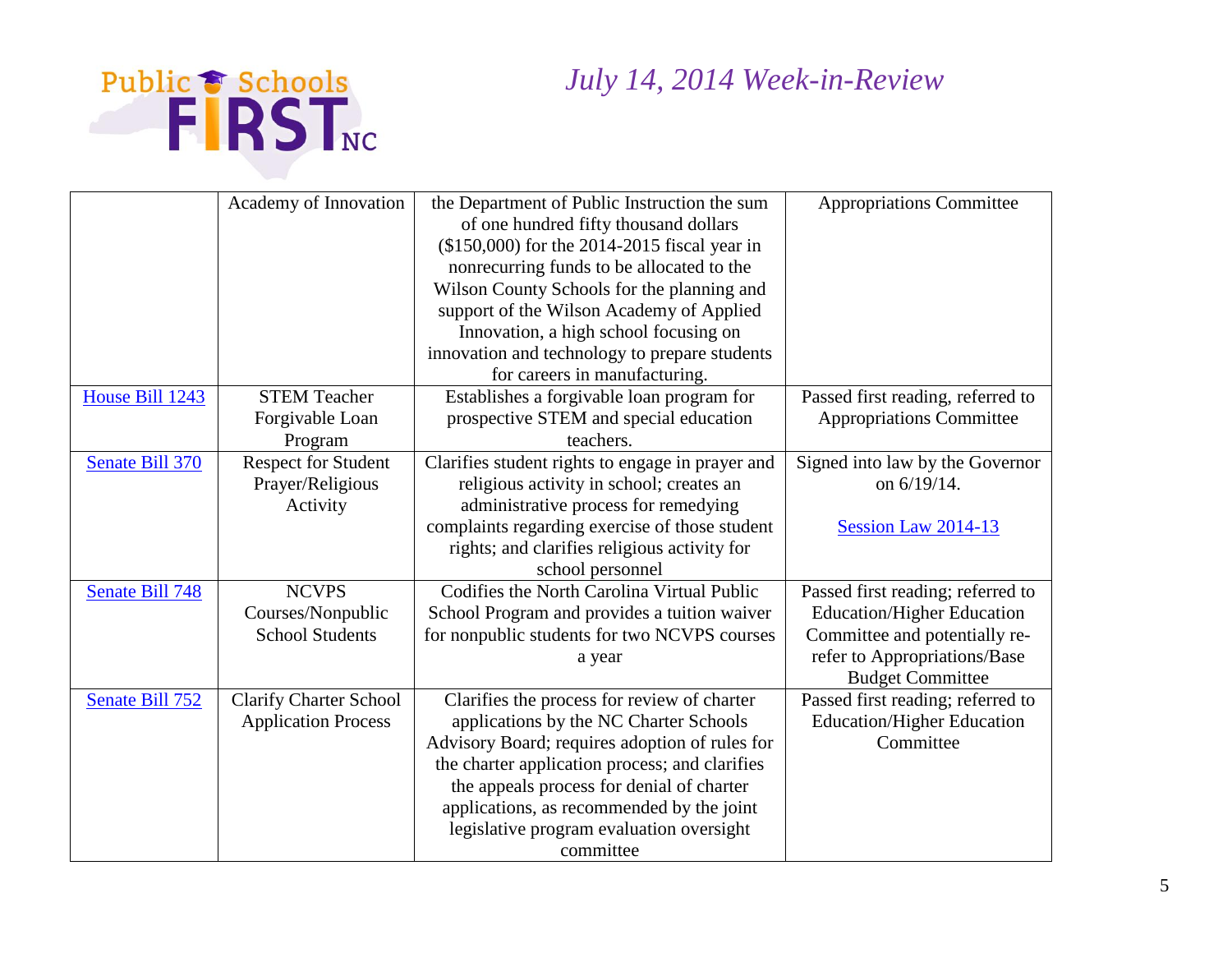

| Senate Bill 754 | <b>Charter School</b><br>Preliminary Approval<br>Process                    | Reestablish" a process by which charter<br>schools could receive preliminary approval<br>from local boards of education and boards of<br>trustees convened by the UNC system; State<br>Board of Education retains final approval on<br>all charters                                                                                                        | Passed first reading; referred to<br><b>Education/Higher Education</b><br>Committee                                                                                |
|-----------------|-----------------------------------------------------------------------------|------------------------------------------------------------------------------------------------------------------------------------------------------------------------------------------------------------------------------------------------------------------------------------------------------------------------------------------------------------|--------------------------------------------------------------------------------------------------------------------------------------------------------------------|
| Senate Bill 758 | Western School of<br>Science & Math/Funds                                   | Appropriates advance planning funds<br>$($2,400,000)$ for a NCSSM campus in the<br>western part of the state that would serve 300<br>students                                                                                                                                                                                                              | Passed first reading; referred to<br><b>Education/Higher Education</b><br>Committee and potentially re-<br>refer to Appropriations/Base<br><b>Budget Committee</b> |
| Senate Bill 787 | Teacher Funds Must be<br>51% of School Budget                               | Requires at least 51% of general funds for<br>public schools each fiscal year be allocated to<br>"Classroom Teacher Allotment"                                                                                                                                                                                                                             | Passed first reading; referred to<br><b>Education/Higher Education</b><br>Committee and potentially re-<br>refer to Appropriations/Base<br><b>Budget Committee</b> |
| Senate Bill 793 | <b>Charter School</b><br>Modifications                                      | Clarifies charter school application process,<br>increases nonrefundable application fee to<br>\$1000, and makes charter schools subject to<br>Public Records Act and the Open Meetings<br>Law; requires salary disclosure from charter<br>schools                                                                                                         | Ordered engrossed by House.<br>Senate failed to concur. House<br>and Senate appoint conference<br>committee.                                                       |
| Senate Bill 812 | <b>Maintain State</b><br><b>Authority Over</b><br><b>Academic Standards</b> | Replaces Common Core with academic<br>standards that are "robust and appropriate" and<br>"meet and reflect North Carolina's priorities";<br>establishes a commission to determine new<br>curriculum (17-person commission with 6<br>appointed by President Pro Tempore of the<br>Senate and 6 appointed by the Speaker of the<br>House of Representatives) | <b>Ratified by Senate and</b><br><b>Ordered Enrolled. Presented</b><br>to the Governor 7/16/2014.                                                                  |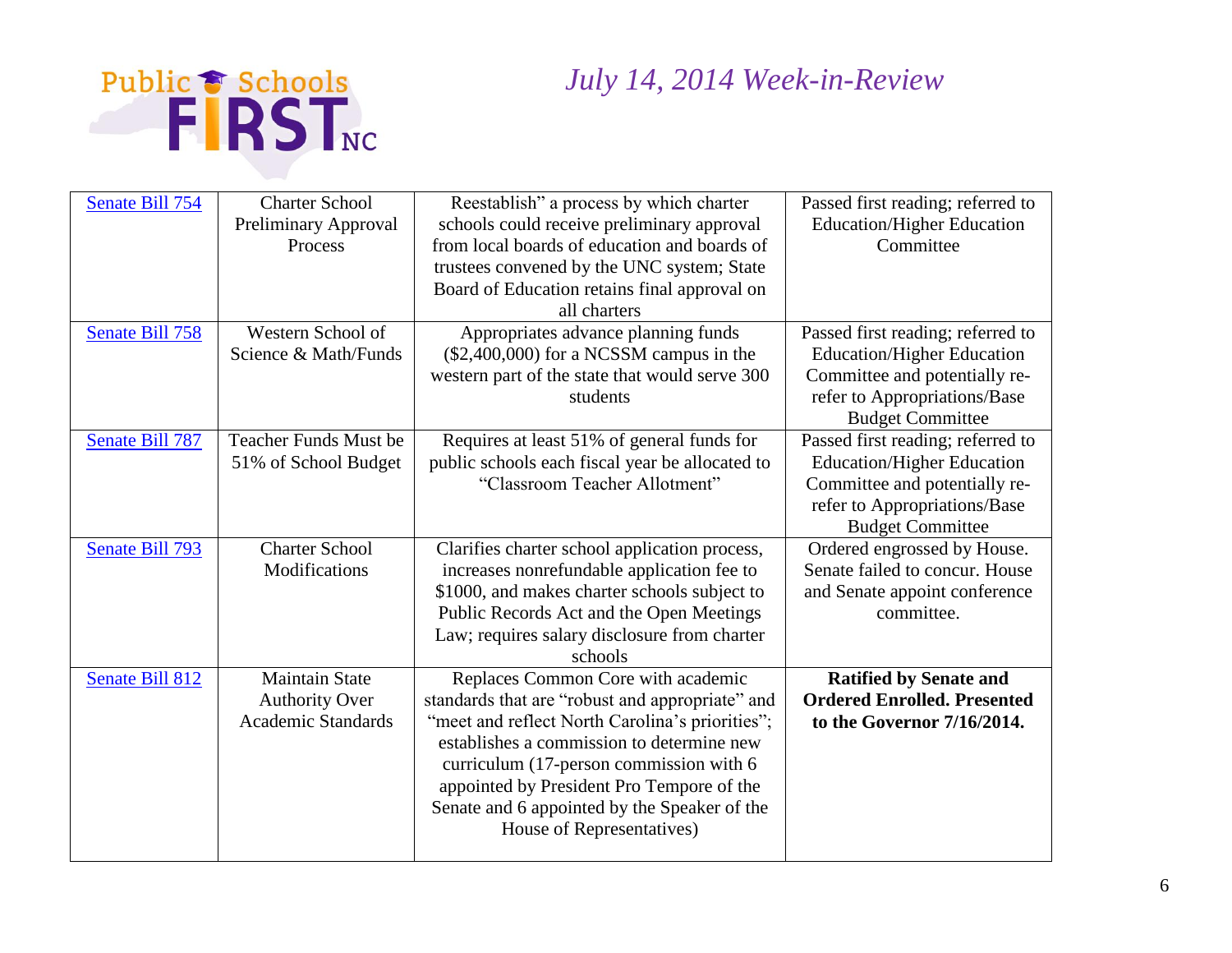



| Senate Bill 815        | <b>Ensuring Privacy of</b>   | Ensures the privacy of student educational       | Signed into law by Governor on    |
|------------------------|------------------------------|--------------------------------------------------|-----------------------------------|
|                        | <b>Student Records</b>       | records; directs the State Board of Education to | $7/1/2014$ .                      |
|                        |                              | do a number of things including: "prohibit the   |                                   |
|                        |                              | transfer of personally identifiable student data | Session Law 2014-50               |
|                        |                              | in the student data system unless otherwise      |                                   |
|                        |                              | provided by law and authorized by rules"         |                                   |
| <b>Senate Bill 818</b> | <b>Establish Education</b>   | Establishes and dedicates fund for the North     | Passed first reading; referred to |
|                        | <b>Endowment Fund</b>        | Carolina Education Endowment Fund to             | <b>Education/Higher Education</b> |
|                        |                              | provide additional funding for K-12 public       | Committee; if favorable, re-refer |
|                        |                              | schools. "The General Assembly shall only        | to Appropriations/ Base Budget    |
|                        |                              | appropriate moneys in the North Carolina         | Committee; Committee              |
|                        |                              | <b>Education Endowment Fund for teacher</b>      | Substitute Adopted; re-referred   |
|                        |                              | compensation that is related directly to         | to Committee on                   |
|                        |                              | improving student academic outcomes in the       | Appropriations/Base Budget;       |
|                        |                              | public schools of the State." Money for this     | sequential referral to Finance    |
|                        |                              | fund would come from the sale of an "I           | added on 6/18/2014                |
|                        |                              | Support Teachers" license plate, as an itemized  |                                   |
|                        |                              | charitable deduction from individual tax         |                                   |
|                        |                              | returns, or as a corporate gift.                 |                                   |
| Senate Bill 833        | <b>SBE Study of Educator</b> | Directs State Board of Education to study        | Passed first reading; referred to |
|                        | Compensation                 | statewide merit pay or pay for performance for   | <b>Education/Higher Education</b> |
|                        |                              | educators as recommended by "North Carolina      | Committee                         |
|                        |                              | <b>Educator Effectiveness and Compensation</b>   |                                   |
|                        |                              | Task Force"; "overall goal of a statewide        |                                   |
|                        |                              | compensation system developed by the State       |                                   |
|                        |                              | Board of Education for North Carolina            |                                   |
|                        |                              | teachers shall be to improve student learning    |                                   |
|                        |                              | by providing every student with a highly         |                                   |
|                        |                              | effective teacher"                               |                                   |
| Senate Bill 849        | <b>Clarify Regional</b>      | Clarifies the cooperative innovative high        | Passed first reading; referred to |
|                        | <b>School CIHS</b>           | school programs application process for          | <b>Education/Higher Education</b> |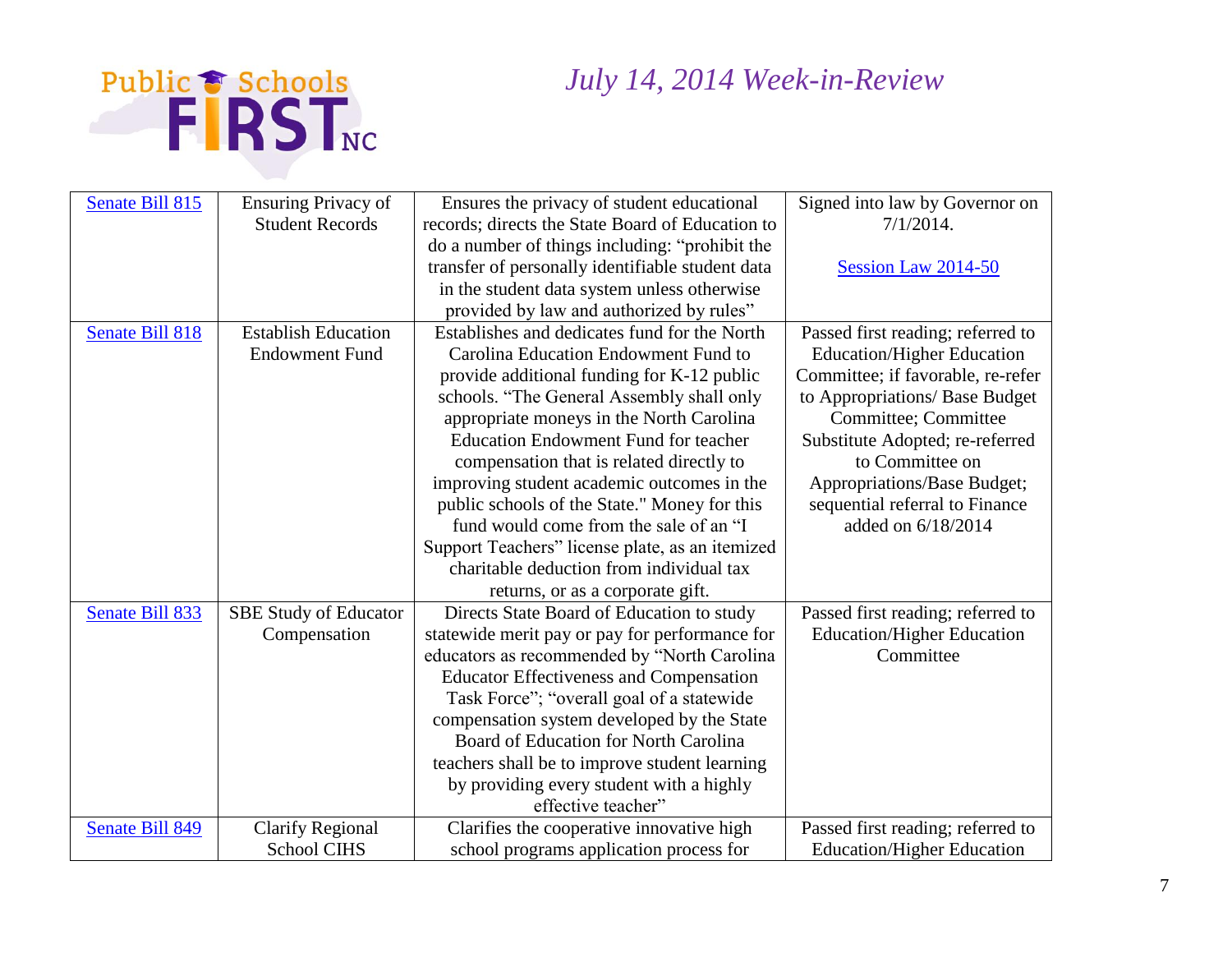

|                        | Applications                  | regional schools, to grant one-year status as a<br>cooperative innovative high school to the<br>Northeast Regional School of Biotechnology<br>and Agriscience, and to provide funding for | Committee                                      |
|------------------------|-------------------------------|-------------------------------------------------------------------------------------------------------------------------------------------------------------------------------------------|------------------------------------------------|
|                        |                               | higher education tuition costs for students<br>enrolled at the Northeast Regional School of<br>Biotechnology and Agriscience.                                                             |                                                |
| Senate Bill 850        | <b>Permanent License</b>      | Makes charter schools eligible to receive                                                                                                                                                 | Passed first reading; referred to              |
|                        | <b>Plates/Charter Schools</b> | permanent registration plates.                                                                                                                                                            | <b>Transportation Committee</b>                |
| Senate Bill 852        | <b>NBPTS</b> Bonus for        | Appropriates funds to provide NBPTS bonuses                                                                                                                                               | Passed first reading; referred to              |
|                        | Teachers in Title I           | to teachers with NBPTS certification who are                                                                                                                                              | <b>Education/Higher Education</b>              |
|                        | Schools                       | employed for at least 70% of their work time                                                                                                                                              | Committee                                      |
|                        |                               | as instructional coaches in Title I schools.                                                                                                                                              |                                                |
| <b>Senate Bill 860</b> | <b>Public School Changes</b>  | Extends the testing window for public school                                                                                                                                              | Passed first reading; referred to              |
|                        |                               | semester courses; increases the weight of                                                                                                                                                 | <b>Education/Higher Education</b><br>Committee |
|                        |                               | school growth in school performance grades;<br>delays implementation of contracts for certain                                                                                             |                                                |
|                        |                               | teachers; and provides flexibility for the terms                                                                                                                                          |                                                |
|                        |                               | of principal contracts.                                                                                                                                                                   |                                                |
| Senate Bill 744        | Appropriations Act of         | The Senate's proposed budget affects various                                                                                                                                              | Passed and engrossed in the                    |
|                        | 2014                          | aspects of public education including, but not                                                                                                                                            | Senate; passed first reading in                |
|                        |                               | limited to, teacher salary, school resources,                                                                                                                                             | the House and referred to                      |
|                        |                               | transportation, and the Department of Public                                                                                                                                              | Finance Committee; re-referred                 |
|                        |                               | Instruction (DPI). Notable items include:                                                                                                                                                 | to Appropriations Committee;                   |
|                        |                               | increase teacher pay in exchange for giving up                                                                                                                                            | Senate failed to concur 6/17/14.               |
|                        |                               | career status and longevity payment, no                                                                                                                                                   | Conference committee appointed                 |
|                        |                               | increase in funding for textbooks, continued                                                                                                                                              | by House and Senate. House                     |
|                        |                               | funding for Teach for America, and a 30%                                                                                                                                                  | changes conferees—message                      |
|                        |                               | decrease in funding for DPI.                                                                                                                                                              | sent to Senate 6/24/2014. House                |